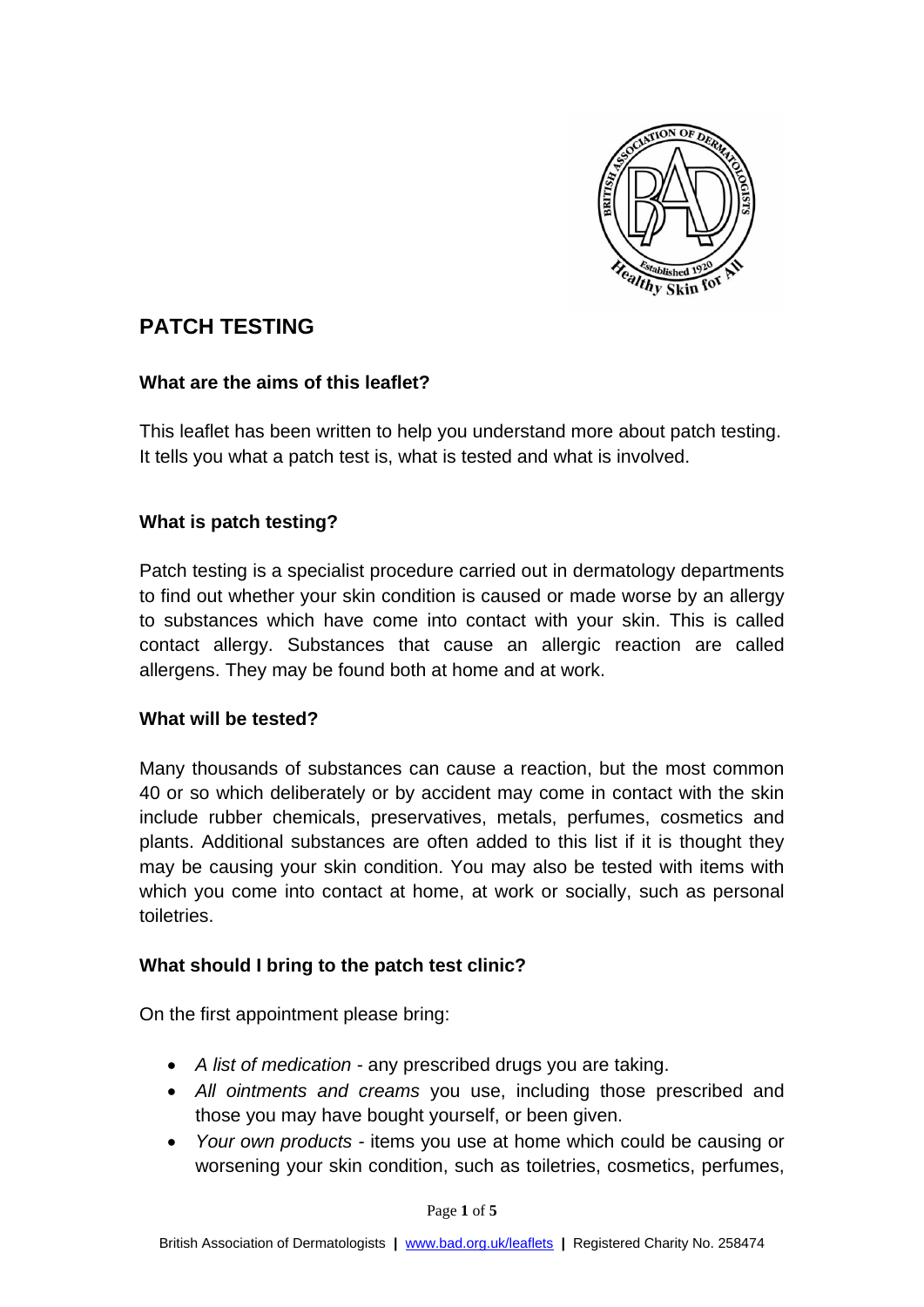nail and hair products. If you put any products directly on your skin then please bring both the product, and the packaging where the ingredients are listed. For other items such as household cleansers, washing powder and fabric softeners, it is only necessary to bring the packaging showing the list of ingredients. *If you have been asked to bring any particular products or substances, it is important to remember to bring them with you to all 3 appointments.*

- *Products and chemicals used at work -* if you think that substances at work may be making your skin condition worse please bring in the Health and Safety Data sheets (sometimes called the COSHH sheets) of these products. These will be available at your place of work, but you may need to ask the Health and Safety officer. You may be asked to bring samples of these products for testing, if necessary.
- *Please note that not all 'own' products will be tested on the skin.*

#### **What does patch testing involve?**

- You will need to attend the hospital for three visits during a one-week period.
- On the first visit, each substance to be tested will be applied to your back in special small disc (about 1cm in diameter) containers, held in place by hypoallergenic tape. The location of the containers is identified by marking your back with ink. Occasionally the arms or the thighs are also used to patch test. Itching of the test areas is normal, but you are advised not to scratch. You should allow up to 2 hours for the first visit.

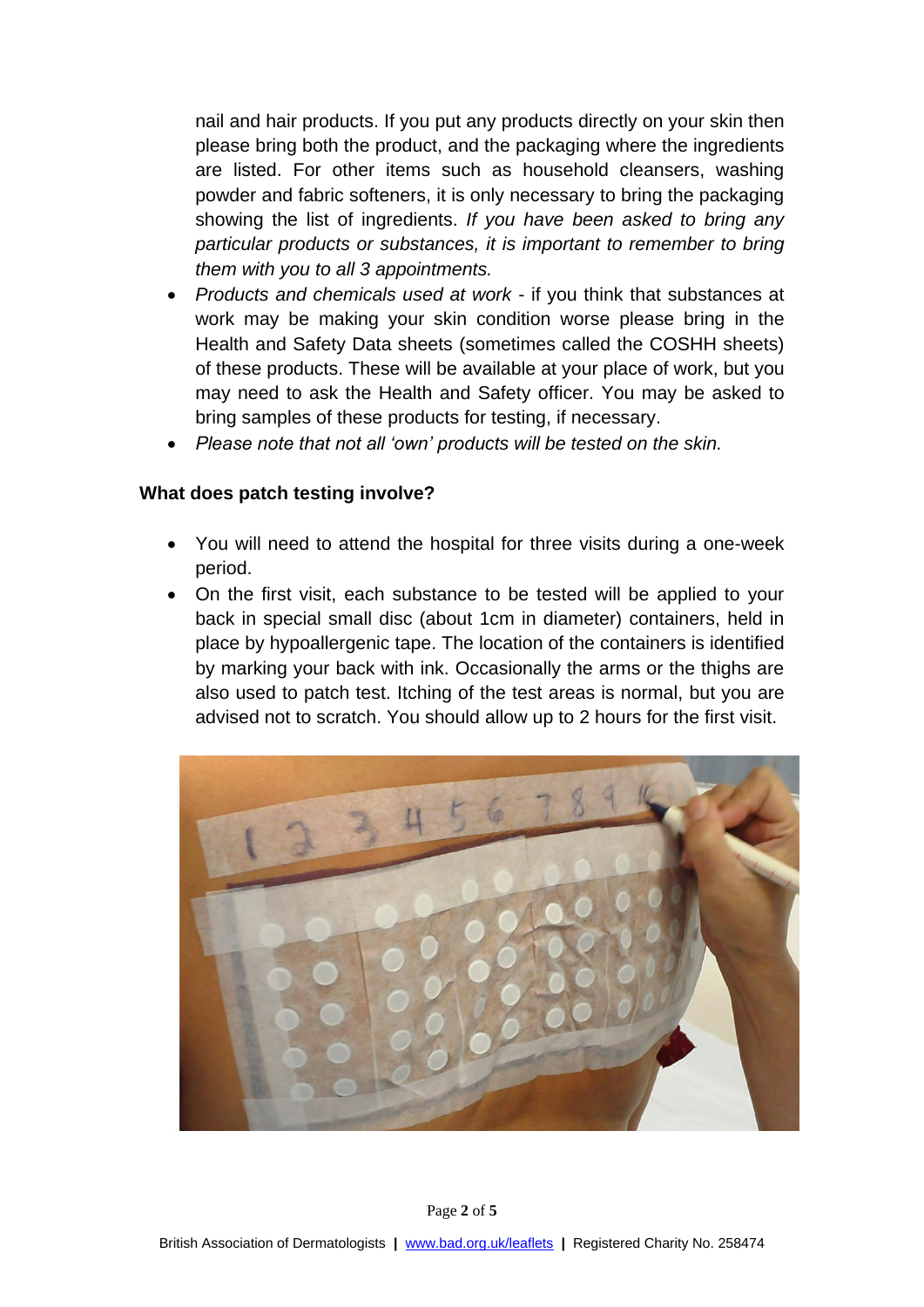- The substances will remain taped in place for 48 hours, or until your second visit. Any reactions are noted at the second visit. Additional patches are sometimes added at this visit. The marking ink and/or tape must remain on your back for at least a further two days. It may be necessary to expose part of your arm or back to ultraviolet light at this second visit if a reaction to sunlight is suspected. This is called 'photopatch testing'.
- On the third visit, the skin of your back will be checked (examined) and, if there are any reactions, they will be discussed with you.
- It is possible that your patch tests will be negative, which is also very helpful to you and your doctor, as contact allergy will be less likely to be a cause of your skin problem.
- Your doctor may decide not to patch test if you are pregnant, breastfeeding, have extensive eczema on your back or other skin disease, have used a sunbed/been sunbathing in the previous 6 weeks, are taking a moderate or high dose of prescribed steroid tablets, have applied steroid ointments or creams to the back within 72 hours, or are taking other drugs which suppress the immune system. If in doubt or if any of these apply, please telephone the clinic.

### **What does a positive patch test look like?**

- A positive patch test is a red or pink, itchy, often raised area at the site where a substance was applied. This usually disappears after a few days.
- A strongly positive patch test can sometimes cause a local blister which may last several weeks.
- A reaction can occasionally occur after the  $3<sup>rd</sup>$  appointment. If you do develop a late reaction, please take photographs and contact your clinic.

*Do not:* 

- Do not apply ointment/cream to your back on the morning of the test.
- Do not get your back wet or bathe, swim or shower during the week of the tests. A cool shallow bath is a good alternative.
- Do not wear your best clothes or pale-coloured clothing as the tests and the marker ink may permanently stain clothing.
- Do not expose your back to the sun or artificial sunlight (sun lamps) during testing.
- Do not participate in sports or any heavy physical work during the week of the tests, as sweating may cause the patches to fall off.

*Do*: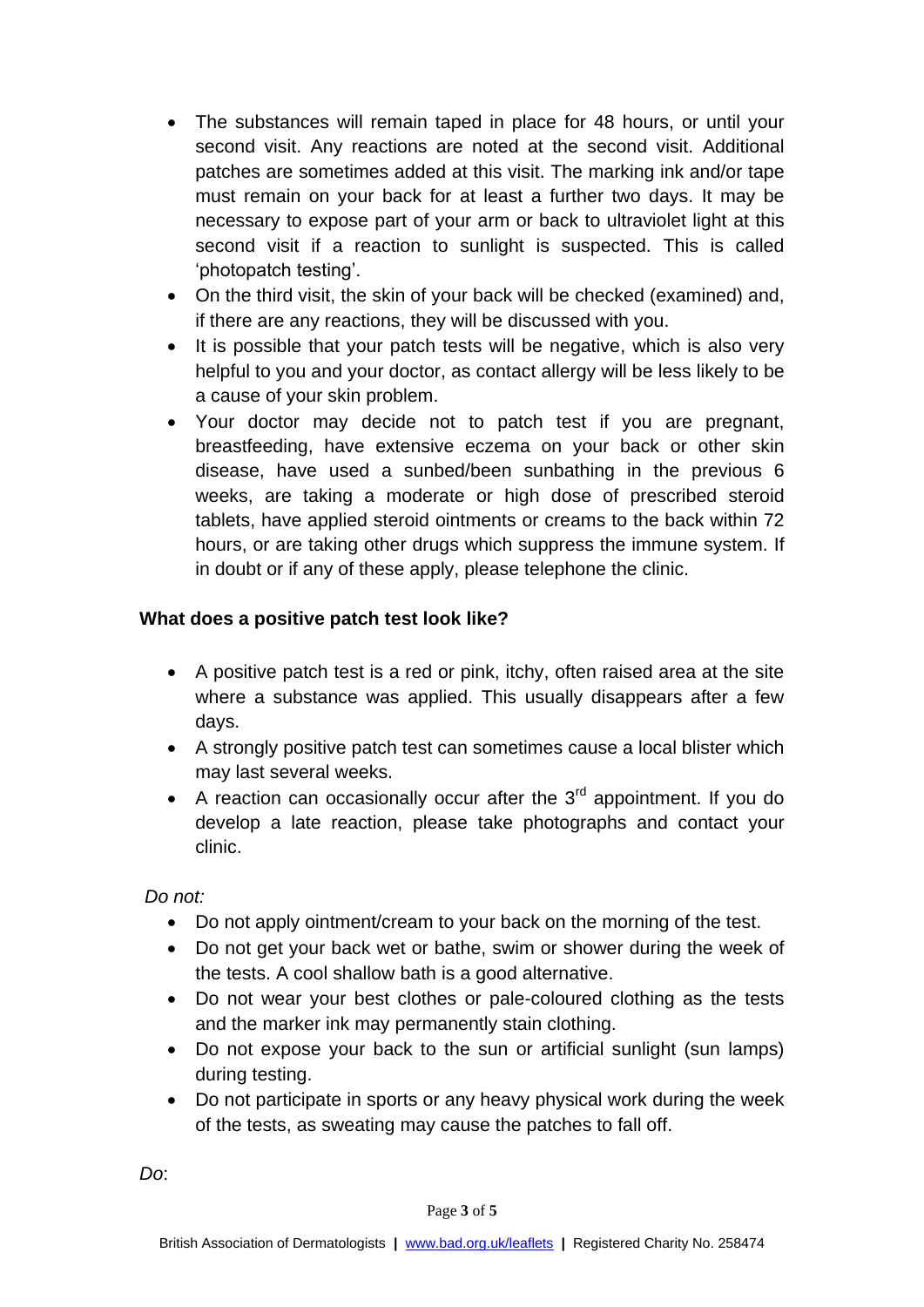- Do wear an old bra or shirt for the week of the tests and wear a shirt or vest to sleep in to protect the patches. Clothes that open at the front can be easier to take on and off than those which go over your head.
- If a patch starts to peel off, tape the edges down using the tape you have been given in clinic. If a whole patch comes loose, remove it, note the time and date, and take a photo of the area to bring to clinic.
- Take a photo of your back if you think a late reaction has occurred.
- Continue to take antihistamines if required (unless asked not to).
- Contact your clinic if you are concerned.

# **What side effects may occur?**

Side effects are rare, but include:

- *Persistent reaction -* some positive test reactions may remain for a few weeks before fading away.
- *Flare-up of eczema -* a positive patch test may be accompanied by a temporary flare-up of your existing or previous eczema.
- *Pigment change -* an increase or decrease in pigment (skin colour) may be seen at the place where the patches were, which may last for several months.
- *Scarring -* very rare (1 in 10,000).
- *Allergy -* very uncommon, you may become allergic to one of the substances applied during patch testing. If this happens, you will be advised how to avoid the substance.

# **Storage of patch test results**

Patch test results are often recorded in a computer database and compared to the results of patch testing nationally to improve testing across the country. The anonymised results may be used for studies and shared with other medical centres.

# **Where can I get more information about patch testing?**

<http://dermnetnz.org/procedures/patch-tests.html>

*This patient information leaflet was written in conjunction with the British Society for Cutaneous Allergy.*

For details of source materials used please contact the Clinical Standards Unit [\(clinicalstandards@bad.org.uk\)](mailto:clinicalstandards@bad.org.uk).